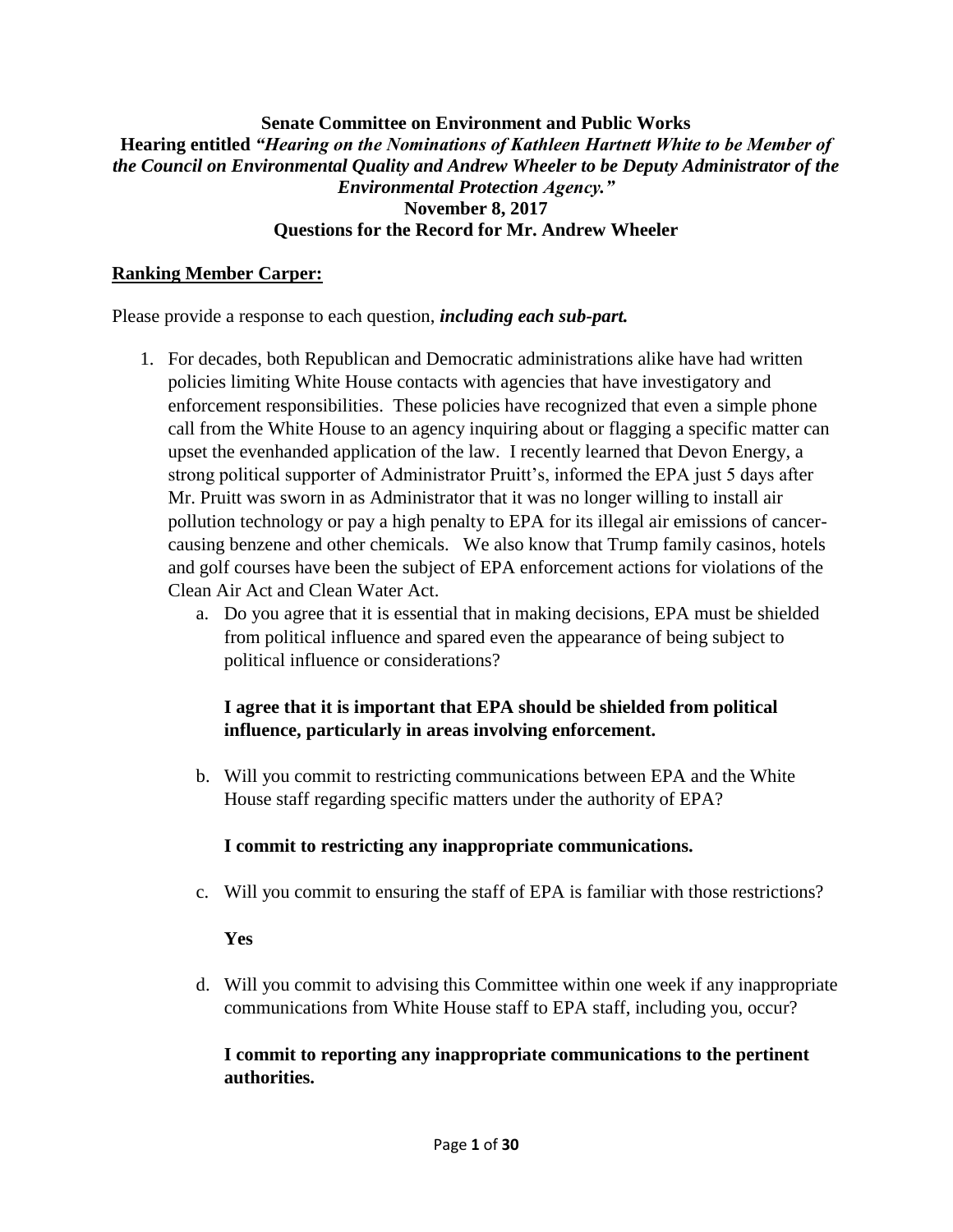2. Recently, EPA conducted "anti-leaking" training for its employees<sup>1</sup>. According to EPA sources, the briefing stated that "Prohibitions we will discuss do not refer to "Whistleblowing". Agency employees have the right to make lawful disclosures to anyone, including, for example, management officials, the Inspector General, and/or the Office of Special Counsel. Employees may make disclosures to the EPA Office of the Inspector General through the EPA OIG Hotline at 888-546-8740." This presentation evidently failed to note the rights of federal employees have to make disclosures to Congress.

5 U.S.C. § 7211, provides that: The right of employees, individually or collectively, to petition Congress or a Member of Congress or to furnish information to either House of Congress, or to a committee or Member thereof, may not be interfered with or denied. Pursuant to 5 U.S.C. § 2302(b)(8), it is a violation of federal law to retaliate against whistleblowers. That law states: Any employee who has authority to take, direct others to take, recommend, or approve any personnel action, shall not, with respect to such authority ... take or fail to take, or threaten to take or fail to take, a personnel action with respect to any employee or applicant for employment because of. ... (A) any disclosure of information by an employee or applicant which the employee or applicant reasonably believes evidences- (i) a violation of any law, rule, or regulation, or (ii) gross mismanagement, a gross waste of funds, an abuse of authority, or a substantial and specific danger to public health or safety, any disclosure to the Special Counsel, or to the Inspector General of an agency or another employee designated by the head of the agency to receive such disclosures, of information which the employee or applicant reasonably believes evidences a violation of any law, rule, or regulation... " In addition, pursuant to 18 U.S.C. § 1505, it is against federal law to interfere with a Congressional inquiry: Whoever corruptly, or by threats or force, or by any threatening letter or communication influences, obstructs, or impedes or endeavors to influence, obstruct, or impede the due and proper administration of the law under which any pending proceeding is being had before any department or agency of the United States, or the due and proper exercise of the power of inquiry under which any inquiry or investigation is being had by either House, or any committee of either House or any joint committee of the Congress.

a. If you are confirmed, will you commit to protect the rights of all career employees in EPA to make lawful disclosures, including their right to speak with Congress?

#### **I will.**

 $\overline{a}$ 

b. Will you commit to communicate employees' whistleblower rights via email to all EPA employees within a week of being sworn in?

## **I will ensure that the EPA employee's whistleblower rights are communicated to them in a timely fashion.**

<sup>1</sup> [https://www.washingtonpost.com/politics/whitehouse/federal-employees-are-ordered-to-attend-anti-leaking](https://www.washingtonpost.com/politics/whitehouse/federal-employees-are-ordered-to-attend-anti-leaking-classes/2017/09/21/032b40d6-9edd-11e7-b2a7-bc70b6f98089_story.html?utm_term=.e2bfc5e54d95)[classes/2017/09/21/032b40d6-9edd-11e7-b2a7-bc70b6f98089\\_story.html?utm\\_term=.e2bfc5e54d95](https://www.washingtonpost.com/politics/whitehouse/federal-employees-are-ordered-to-attend-anti-leaking-classes/2017/09/21/032b40d6-9edd-11e7-b2a7-bc70b6f98089_story.html?utm_term=.e2bfc5e54d95)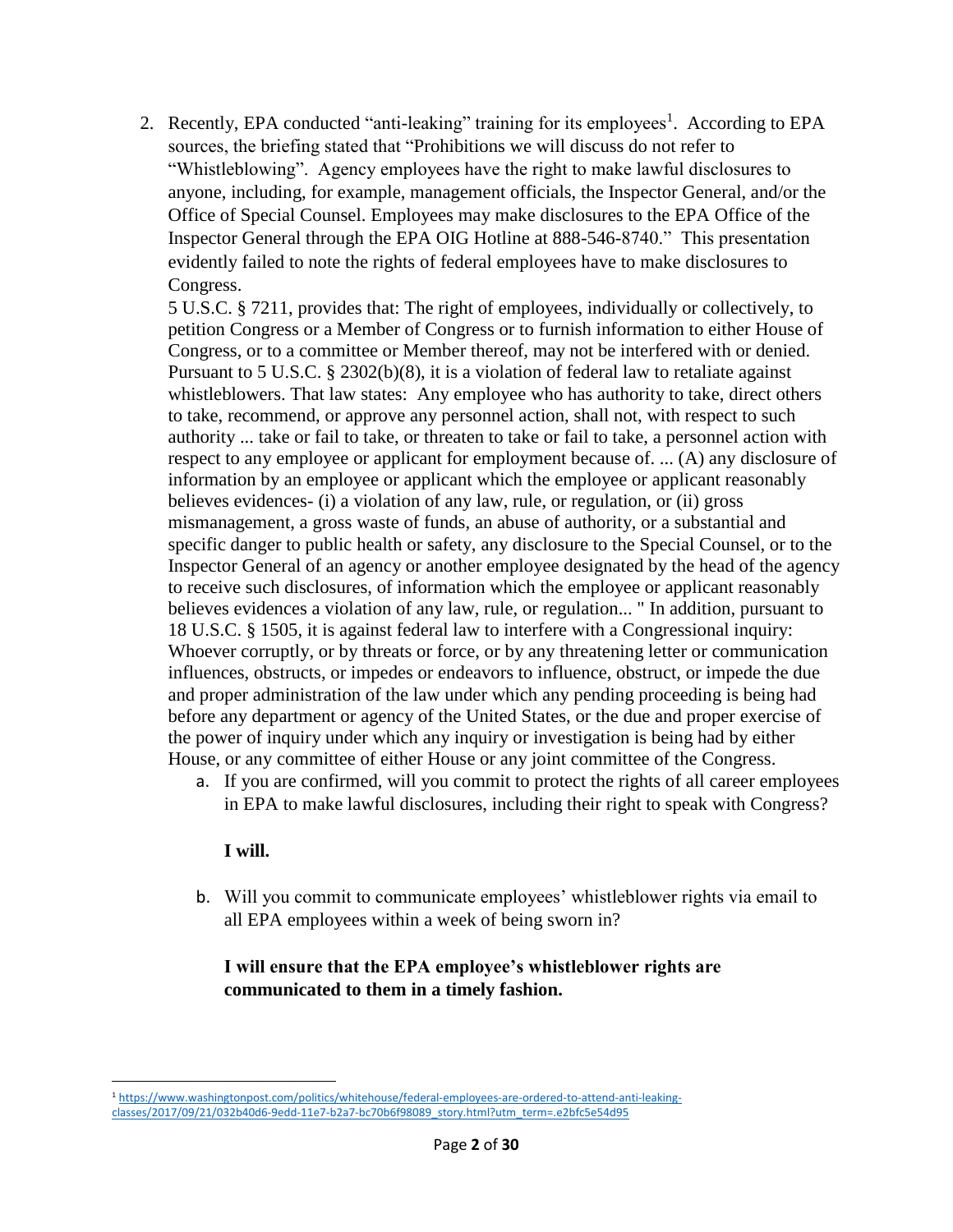- 3. In the wake of Hurricane Irma, at least 11 deaths and numerous injuries have been reported in Florida due to accidental carbon monoxide poisoning from gasoline-powered portable generators.<sup>2</sup> One additional death has also been reported in North Carolina, along with other injuries throughout the Southeastern United States.<sup>3</sup> Many of these deaths and injuries could have been prevented had stronger safety standards been in place for portable gasoline generators. In November 2016, the U.S. Consumer Product Safety Commission (CPSC), following years of work on the issue, voted to issue a Notice of Proposed Rulemaking (NPRM) to implement a mandatory safety standard for portable generators.<sup>4</sup> Since then, Administrator Pruitt and Acting CPSC Chairman Buerkle have separately opined that section 213 of the Clean Air Act precludes CPSC action.
	- a. Section 213 of the Clean Air Act is intended to regulate emissions from non-road engines or vehicles when the EPA determines that such emissions "are significant contributors to ozone or carbon monoxide concentrations in more than 1 area which has failed to attain the national ambient air quality standards for ozone or carbon monoxide." In your opinion, would the occasional indoor use of portable generators following a power outage be likely to be a significant contributor to ambient carbon monoxide concentrations in more than 1 area that has failed to attain the national ambient air quality standards for carbon monoxide? Why or why not?

### **I am unaware of the specifics of this issue and would be reluctant to comment on an ongoing issue in the event that I would be participating in a final agency determination.**

b. There are currently no areas in the United States that have failed to attain the national ambient air quality standards for carbon monoxide, and this has been the case since  $2010^5$ . As a matter of law, could section 213 of the Clean Air Act be used to regulate carbon monoxide emissions due to the indoor use of portable generators if there are no areas in the United States that fail to attain the national ambient air quality standards for carbon monoxide? Why or why not?

### **I am unaware of the specifics of this issue and would be reluctant to comment on an ongoing issue in the event that I would be participating in a final agency determination.**

 $\overline{a}$ 

<sup>2</sup> <http://www.miamiherald.com/news/weather/hurricane/article174097351.html>[http://www.sun-sentinel.com/news/weather/hurricane/sfl](http://www.sun-sentinel.com/news/weather/hurricane/sfl-carbon-monoxide-deaths-20170914-story.html)[carbon-monoxide-deaths-20170914-story.html](http://www.sun-sentinel.com/news/weather/hurricane/sfl-carbon-monoxide-deaths-20170914-story.html)

<sup>3</sup> <http://www.charlotteobserver.com/news/article173612361.html>

<sup>4</sup> <https://www.federalregister.gov/documents/2016/11/21/2016-26962/safety-standard-for-portable-generators>

<sup>5</sup> <https://www.epa.gov/green-book/green-book-carbon-monoxide-1971-area-information>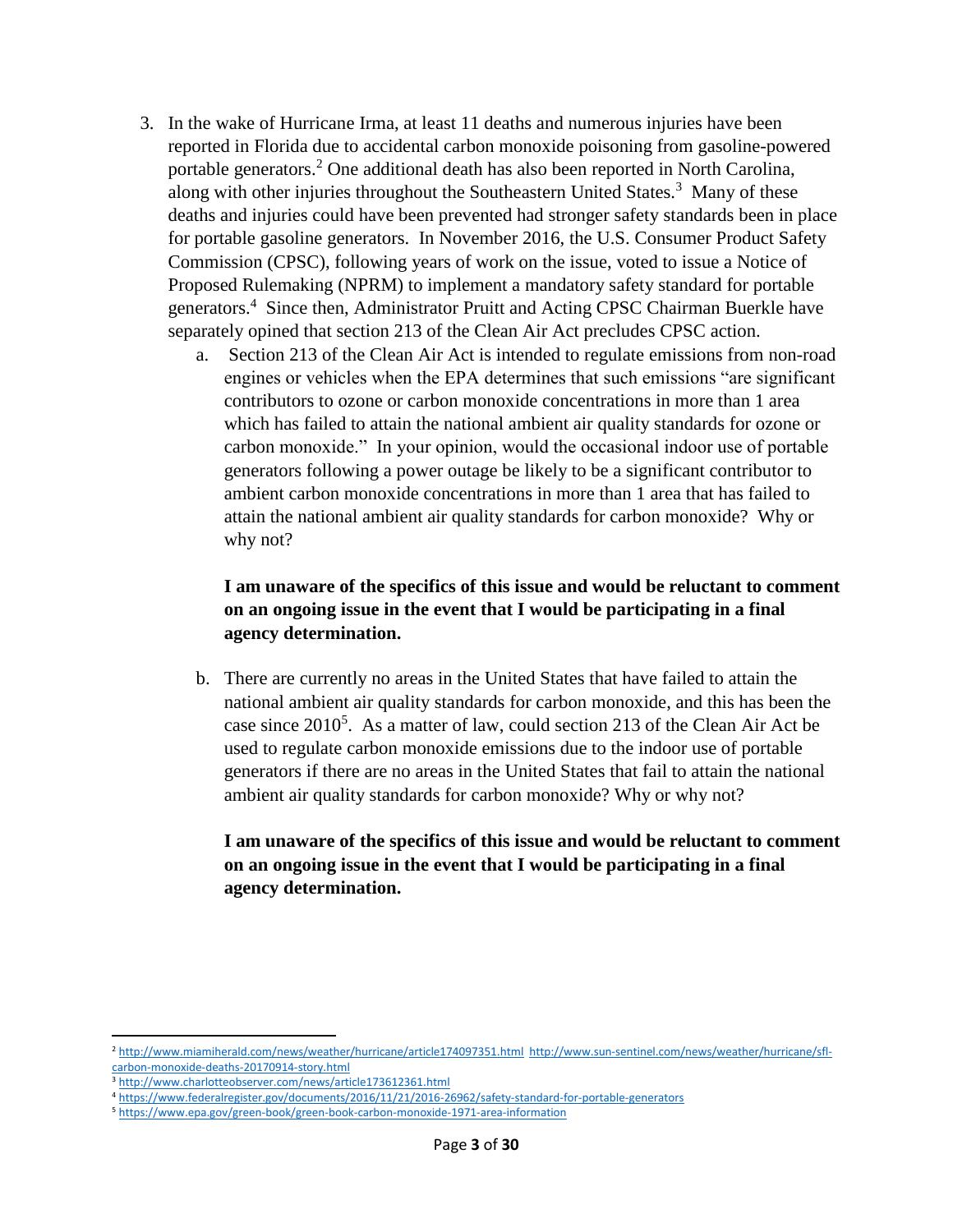- 4. Your ethics agreement states that you "for a period of one year after my resignation, I also will not participate personally and substantially in any particular matter involving specific parties in which I know the firm is a party or represents a party, unless I am first authorized to participate, pursuant to 5 C.F.R. 2635.502(d). In addition, I will not participate personally and substantially in any particular matter involving specific parties in which I know a former client of mine is a party or represents a party for a period of one year after I last provided service to that client, unless I am first authorized to participate, pursuant to 5 C.F.R. 2635.502(d)."
	- a. Please provide a list of all such particular matters involving specific parties that you will either need to recuse yourself from or seek authorization to participate in. For each such particular matter, please also indicate whether you plan to seek authorization to participate.

## **I will rely on the guidance from EPA's career ethics officials to determine any issues for which I am to be recused. I do not anticipate seeking a waiver, and if I do I will make these waivers public.**

b. 5 C.F.R 2635.502(a) states that:

"where an employee knows that a particular matter involving specific parties is likely to have a direct and predictable effect on the financial interest of a member of his household, or knows that a person with whom he has a covered relationship is or represents a party to such matter, and where the employee determines that the circumstances would cause a reasonable person with knowledge of the relevant facts to question his impartiality in the matter, the employee should not participate in the matter unless he has informed the agency designee of the appearance problem and received authorization from the agency designee in accordance with paragraph (d) of this section."

Do you agree that you or your firm's representation of clients in particular matters that are before EPA would cause a reasonable person with knowledge of the relevant facts to question your impartiality if you are confirmed and continue to participate either in the particular matter itself or in an administrative action designed to accomplish the identical outcome the particular matter was intended to accomplish? Why or why not?

**I will rely on the guidance from EPA's career ethics officials to determine any issues for which I am to be recused. I do not have any financial interests in any of my current or former clients. I commit to severing my relationship, including all financial interests, with my firm at the time of my departure.**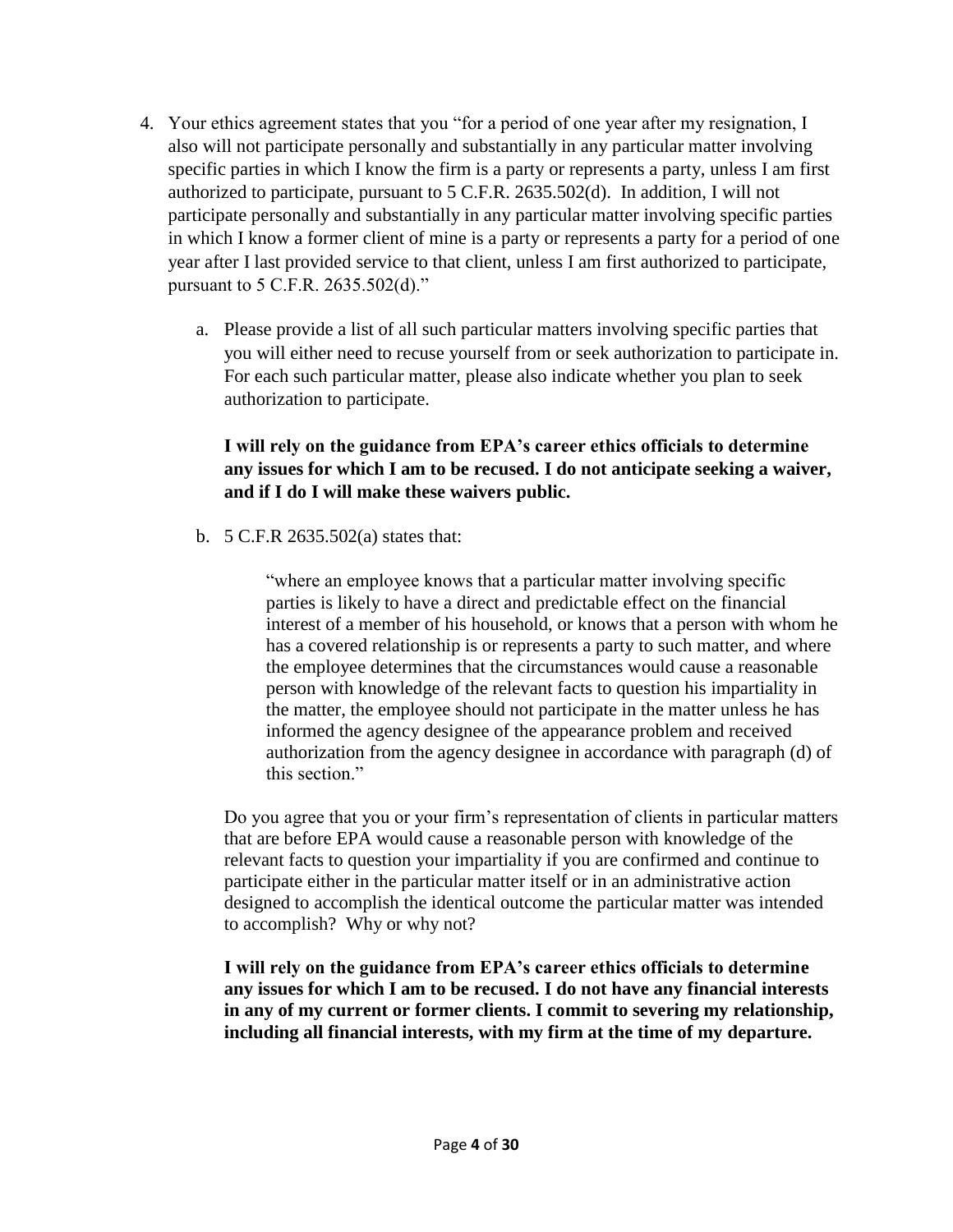5. Do you intend to seek a waiver to participate in non-public meetings with your former clients or your firm's clients if you are confirmed? If so, please list which clients you intend to seek such waivers to meet with and explain will why this would not cause a reasonable person with knowledge of the relevant facts to question your impartiality in the matter at hand.

## **I do not plan to seek any waivers, and if I do I will make those waivers public.**

- 6. On February 28, 2017, President Trump directed EPA and the Army Corps to review and possibly rescind or repeal the Clean Water Rule in Executive Order 13776. EPA recently ended the public comment process on the first step of a two-step process to repeal the rule and replace it with a rule that will protect far fewer sources of drinking water. Individuals with first-hand knowledge of the process EPA utilized to prepare its have informed my staff that:
	- i) When EPA first submitted the proposed repeal rule to OMB, the draft stated that the agency would undertake a new cost-benefit analysis as part of the second step of its process.
	- ii) OMB interpreted EPA's first proposal to mean that the rule's repeal would not avoid any costs to industry or have any economic impact at all. EPA's political staff then directed the career staff to undertake a new economic analysis. In response to this direction from OMB, EPA career staff reportedly changed the table included in the 2015 rule to a) reflect 2016 dollars instead of 2014 dollars, b) convert "annual costs incurred" under the Clean Water Rule to "annual costs avoided" due to its repeal and c) convert "annual benefits gained" under the Clean Water Rule to "annual benefits forgone" due to its repeal. This new table was sent to OMB on June 8, 2017.
	- iii) OMB correctly concluded from EPA's June 8 submittal that repealing the rule would cost more in lost benefits than it would save industry in compliance costs. On June 13, 2017, presumably to avoid such an admission on the part of EPA, EPA career staff were verbally directed by political staff to solve this 'problem' by simply deleting the majority of the benefits of the rule from the table and resubmitting it to OMB, which they did $6$ .

l <sup>6</sup> [https://www.epa.gov/sites/production/files/2017-06/documents/economic\\_analysis\\_proposed\\_step1\\_rule.pdf](https://www.epa.gov/sites/production/files/2017-06/documents/economic_analysis_proposed_step1_rule.pdf) See Table 1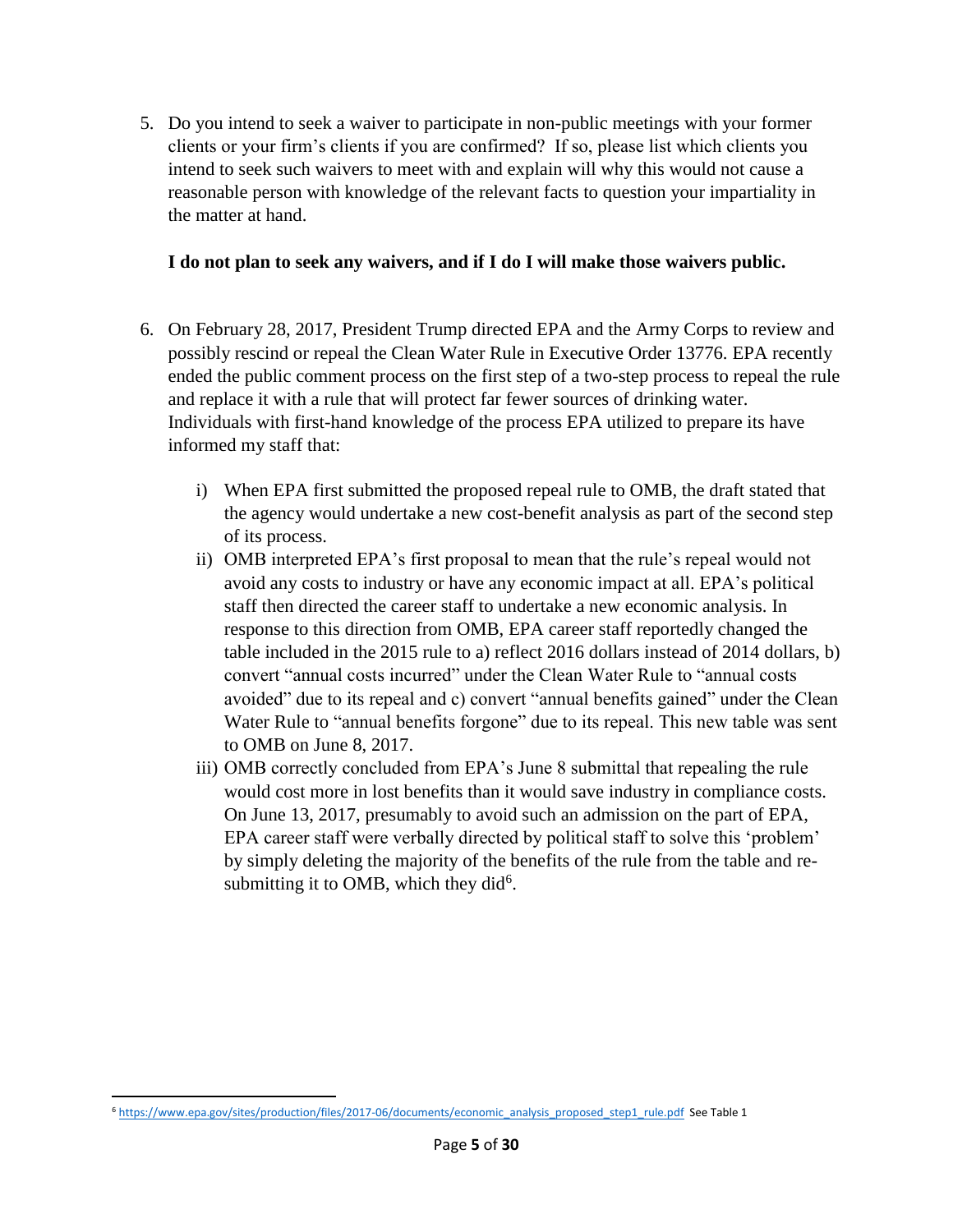The direction that was reportedly provided to the EPA career staff to make the various revisions to what was submitted to OMB was verbal, not written.

a. If you are confirmed, do you commit to ensure that career staff at EPA will receive appropriately documented, rather than verbal, direction from political officials before they take action? If not, why not?

# **I will always seek to provide my directions clearly in writing.**

b. You said in the hearing that it would be wrong to direct career staff to break the law. Assuming that the events described to my staff occurred as described (and understanding that you don't have any specific knowledge about these events), is it your view that this may have been an instance in which career staff were directed to break the law? Why or why not?

# **I do not have any specific knowledge of these events and considering the process is still ongoing believe it would be inappropriate for me to comment on this particular situation.**

7. Do you agree to provide complete, accurate and timely responses to requests for information submitted to you by any Member of the Environment and Public Works Committee? If not, why not?

# **I do.**

8. Recently, EPA announced that Administrator Pruitt would be publishing brief summaries of his calendars biweekly, after dozens of Freedom of Information Act requests for this information as well as a March request by me and my colleagues that he do so. During the Obama Administration, the Administrator, regional Administrators and all those serving in confirmed roles published their calendars daily<sup>7</sup>. If you are confirmed, will you commit to publishing your calendars daily? If not, why not?

# **I will commit to providing my calendar in a timely manner.**

**9.** In a *per curiam* opinion, the U.S. Circuit Court of Appeals for the District of Columbia affirmed the Endangerment Finding and the U.S. Supreme Court declined to issue a writ of certiorari on the D.C. Circuit's decision. The Endangerment Finding set in motion EPA's legal obligations to set greenhouse gas emissions standards for mobile and stationary sources, including those established by the Clean Power Plan in August 2015.<sup>8</sup> During an exchange with Senator Gillibrand during Administrator Pruitt's confirmation hearing before the Environment and Public Works Committee, he stated, "I believe that the EPA, because of the Mass v. EPA case and the endangerment

 $\overline{a}$ <sup>7</sup> <https://yosemite.epa.gov/opa/admpress.nsf/Calendars?OpenView>

<sup>8</sup> <https://www.epa.gov/climatechange/us-court-appeals-dc-circuit-upholds-epas-action-reduce-greenhouse-gases-under-clean>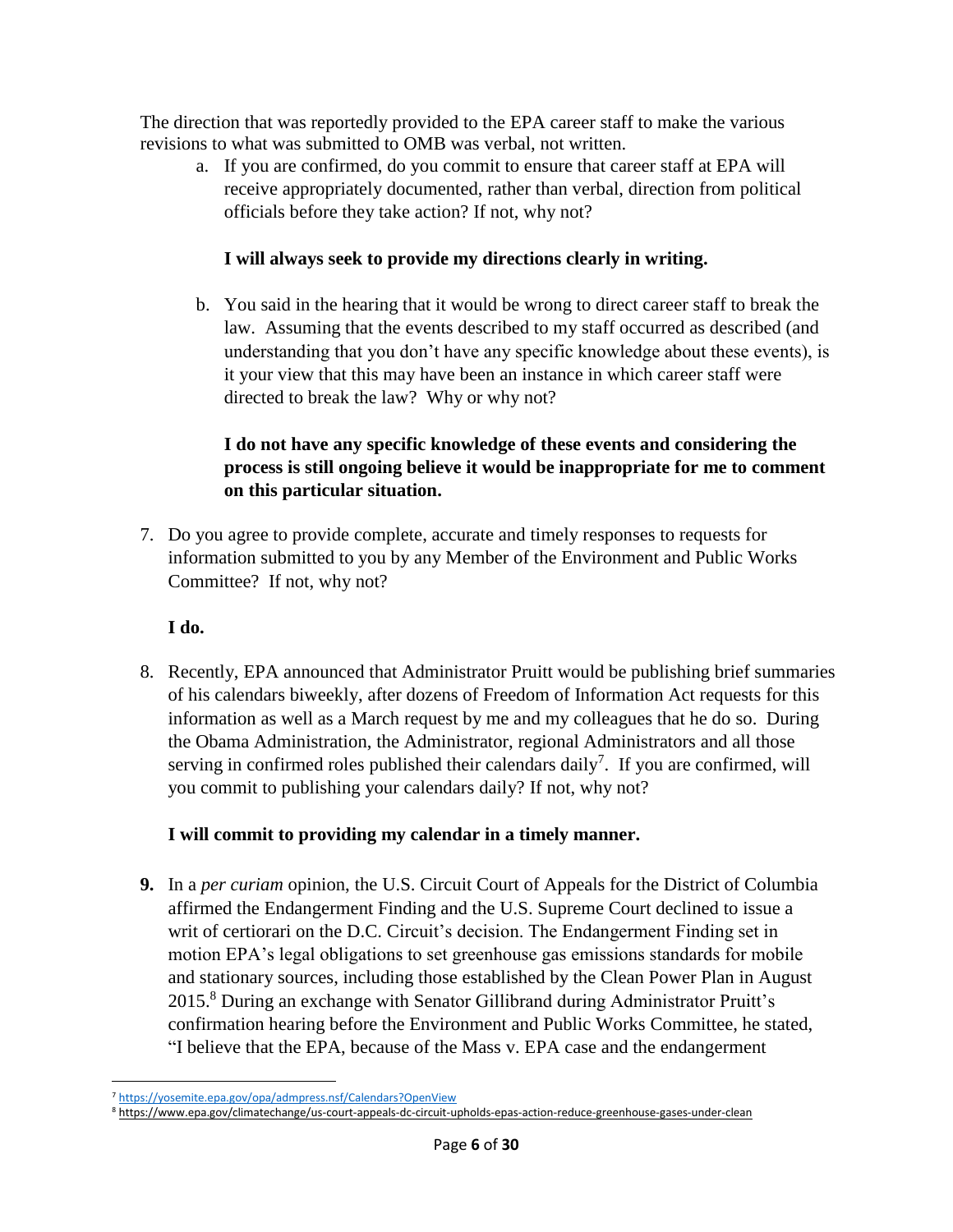finding, has obligations to address the CO2 [carbon dioxide] issue." Do you agree with Administrator Pruitt's statement? Why or why not?

### **I do.**

l

10. In December 2007, President Bush's EPA proposed to declare greenhouse gases as a danger to public welfare through a draft Endangerment Finding, stating, "The Administrator proposes to find that the air pollution of elevated levels of greenhouse gas (GHG) concentrations may reasonably be anticipated to endanger public welfare…Carbon dioxide is the most important GHG (greenhouse gas) directly emitted by human activities, and is the most significant driver of climate change."<sup>9</sup> Do you agree with these statements? Why or why not?

### **I believe that climate change is real and that humans have an impact on the climate.**

- 11. The Rule of Law Defense Fund is an affiliate of the Republican Attorneys General Association. Have you ever contributed any money or time to the Rule of Law Defense Fund? If so, please provide details. **No.**
- 12. In the *White Stallion Energy Center v. EPA, February 2012,* industry argued, "the record does not support EPA's findings that mercury, non-mercury HAP metals, and acid gas HAPs [hazardous air pollutants] pose public health hazards."<sup>10</sup> Do you agree with this statement? Why or why not?

## **I am unfamiliar with the particulars of this case.**

13. On April 17, 2012, Dr. Jerome Paulson, Chair, Council on Environmental Health, American Academy of Pediatrics, testified before the EPW Committee, stating, "Methyl mercury causes localized death of nerve cells and destruction of other cells in the developing brain of an infant or fetus. It interferes with the movement of brain cells and the eventual organization of the brain…The damage it [methylmercury] causes to an individual's health and development is permanent and irreversible. …There is no evidence demonstrating a "safe" level of mercury exposure, or a blood mercury concentration below which adverse effects on cognition are not seen. Minimizing mercury exposure is essential to optimal child health."<sup>11</sup>

<sup>9</sup>[https://insideclimatenews.org/sites/default/files/2007\\_Draft\\_Proposed\\_Endangerment\\_Finding.pdf](https://insideclimatenews.org/sites/default/files/2007_Draft_Proposed_Endangerment_Finding.pdf)

<sup>10</sup> <https://www.cadc.uscourts.gov/internet/opinions.nsf/284AC47088C07D0985257CBB004F0795/%24file/12-1100-1488346.pdf> 11 [https://www.epw.senate.gov/public/\\_cache/files/4/3/4324fd62-dc89-4820-bd93-](https://www.epw.senate.gov/public/_cache/files/4/3/4324fd62-dc89-4820-bd93-ff3714fcbe30/01AFD79733D77F24A71FEF9DAFCCB056.41712hearingwitnesstestimonypaulson.pdf)

[ff3714fcbe30/01AFD79733D77F24A71FEF9DAFCCB056.41712hearingwitnesstestimonypaulson.pdf](https://www.epw.senate.gov/public/_cache/files/4/3/4324fd62-dc89-4820-bd93-ff3714fcbe30/01AFD79733D77F24A71FEF9DAFCCB056.41712hearingwitnesstestimonypaulson.pdf)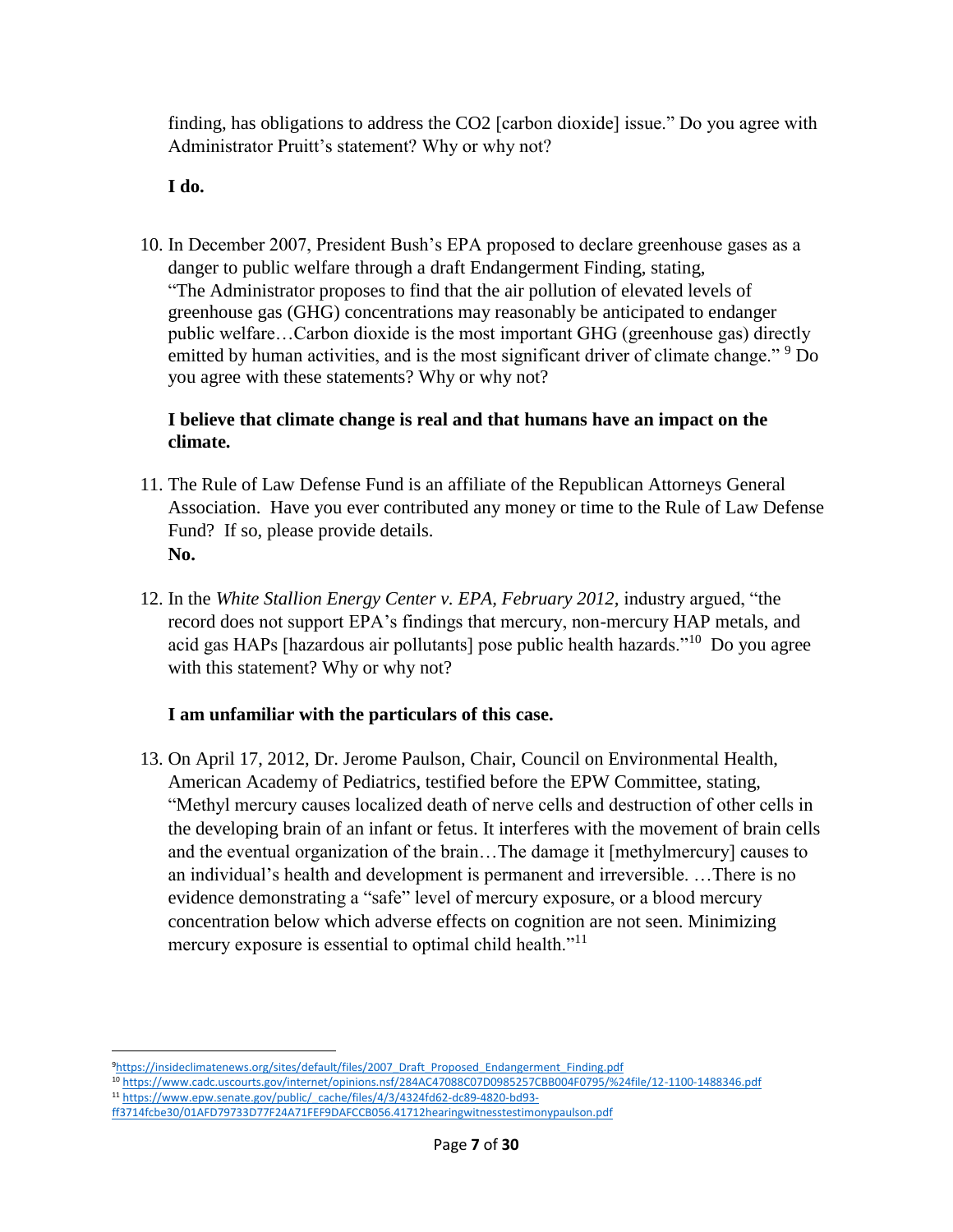- a. Do you agree with the American Academy of Pediatrics' finding on the importance of minimizing mercury exposures for child health? If not, please cite the scientific studies that support your disagreement. **I am not familiar with the specific findings of the Academy but I am familiar with health concerns involving mercury and worked in the Senate to try and pass Clear Skies which would have addressed mercury pollution.**
- b. Do you agree the record supports EPA's findings that mercury, non-mercury hazardous air pollutant metals, and acid gas hazardous air pollutants emitted from uncontrolled power plants pose public health hazards? If not, why not?

## **I agree that mercury pollution is harmful but I understand the Supreme Court raised concerns about the Agency's cost benefit analysis.**

c. Do you agree it is currently difficult to monetize the reduced risk of human health and ecological benefits from reducing mercury emissions from power plants? If so, please explain. If not, why not? If these costs cannot be calculated, are the risks still real?

## **I believe it is difficult to monetize benefits and that the agency must use all available tools to do so.**

14. The US Supreme Court has expressly declined to consider whether EPA should have chosen some other mechanism "under section 112" in regulating power plant mercury and all the other HAPs emitted by the industry. What is your position on that precedent?

## **If confirmed, I will work with the career staff at the Agency to determine the best course of action to protect the public from the health impacts of mercury.**

15. Do you agree that the EPA's recent consideration of the costs of the Mercury and Air Toxics Standards Rule shows that the agency has met the "necessary and appropriate" criteria Congress provided under 112(n) to direct the EPA to regulate power plant mercury (and other air toxic) emissions under Section 112, and more specifically under Section 112(d)? If not, why not?

**This case is still active before the agency and it would be inappropriate to prejudge the issue without a complete briefing from the career staff at EPA.**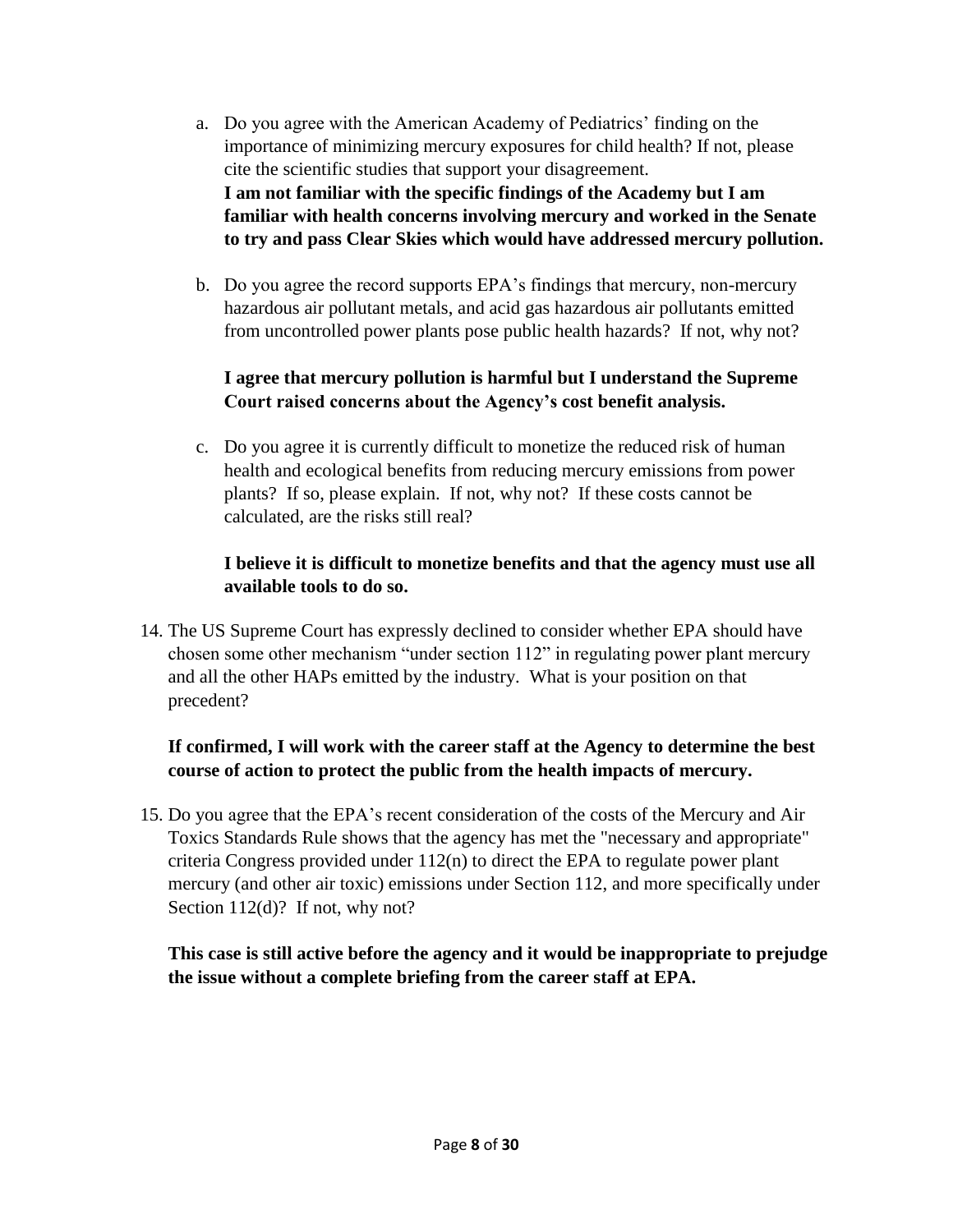- 16. The Edison Electric Institute (EEI), the association that represents all U.S. investorowned electric companies, has told my staff that, to its knowledge, all of its member companies have fully implemented the Mercury and Air Toxics Standards Rule. EPA staff has reported to my staff something similar. The Mercury and Air Toxics Standards Rule protects our children from harmful mercury and air toxics pollution; and by industry accounts is already being met with technology that is already bought, paid for and running on almost all our power plants.
	- a. Do you dispute reports that nearly all covered facilities are already in compliance with the Mercury and Air Toxics Standards? If so, please explain.

## **I do not have any particular knowledge as to the compliance status.**

b. According to a recent report by Bloomberg New Energy Finance Report and the Business Council for Sustainable Energy, "consumers now pay 3% less per kilowatt-hour for electricity than in  $2007.^{12}$  This means the near universal compliance of the Mercury and Air Toxics Standards Rule has been achieved without significant impacts to electricity reliability or affordability, in fact electricity prices have gone down. Do you agree? If not, why not?

### **There are many factors that have impacted the cost of electricity since 2007.**

c. Even though industry has achieved near universal compliance with the Mercury and Air Toxics Standards and electricity prices have gone down, not up, Administrator Pruitt is currently reviewing whether it is "appropriate and necessary" to issue the standards in the first place. Do you agree that the EPA should be conducting this review, and if so, why?

## **These issues were the subject of a Supreme Court decision and have ramifications on other EPA rulemakings going forward so they must be addressed**.

d. If the EPA determines the agency has not met the "necessary and appropriate" criteria found in Section 112(n), and revokes the Mercury and Air Toxics Standards Rule, what does that mean for all the pollution control technology that has been bought, paid for and running on our power plants that is helping the industry be in full compliance of the rule?

**This case underscores the necessity for the Agency to always follow the law.**

l <sup>12</sup> <http://www.bcse.org/wp-content/uploads/2017-Sustainable-Energy-in-America-Factbook-Executive-Summary.pdf>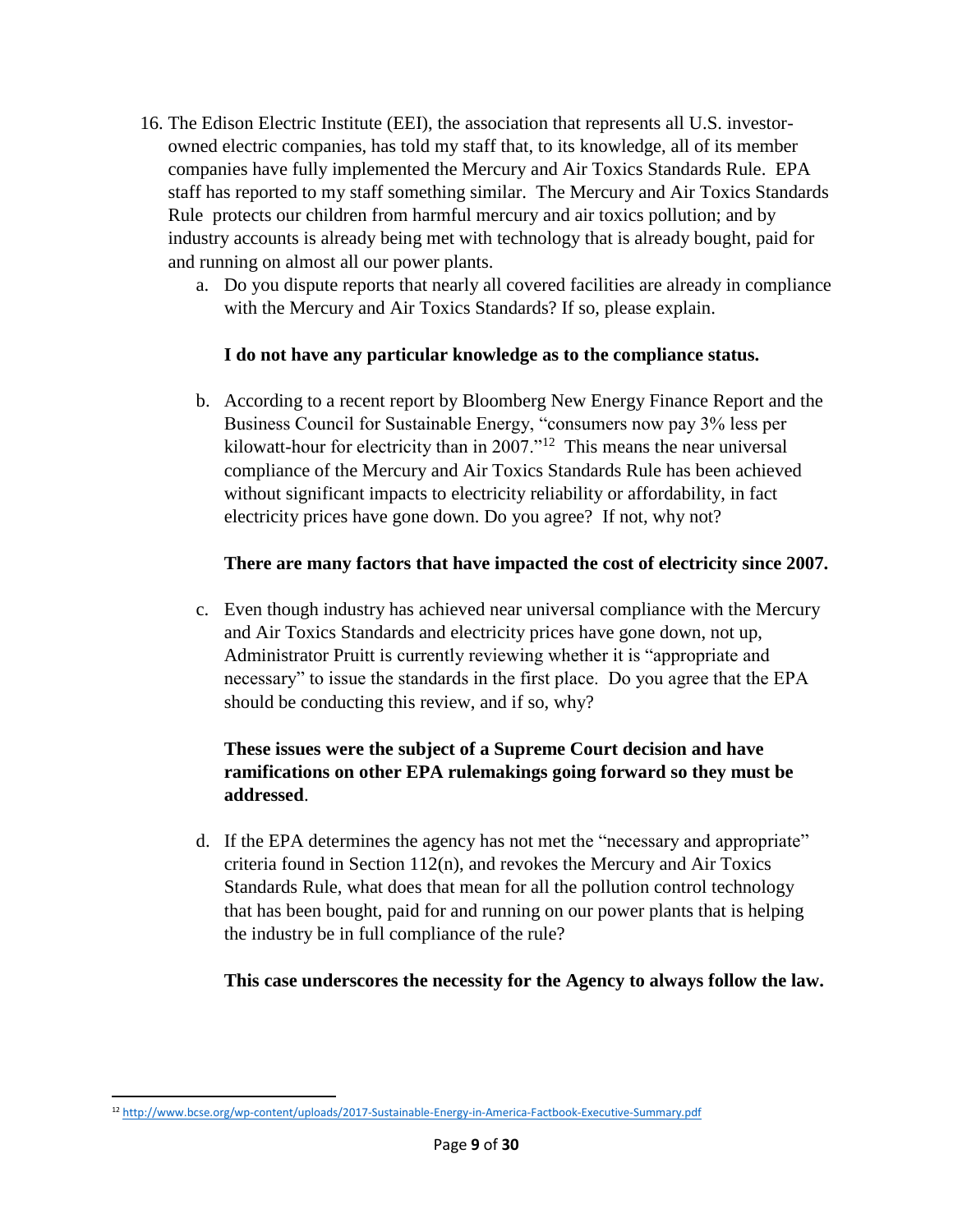- 17. Section 109 of the Clean Air Act is very clear. It requires EPA to review the NAAQS for six common air pollutants including ground-level ozone, particulate matter, sulfur dioxide, nitrogen dioxide every 5 years. The Clean Air Act requires EPA to set these standards that "are requisite to protect the public health," with "an adequate margin of safety," and secondary standard necessary to protect public welfare. Please respond to each sub-part below:
	- a. If confirmed, will you continue to hold to the five-year National Ambient Air Quality Standards review time period that the Clean Air Act requires of the EPA?

### **I believe the five year review is important to maintain and will seek to follow the law.**

b. Do you agree with Justice Scalia's opinion in Whitman v. American Trucking Associations that it is "fairly clear that [the Clean Air Act] does not permit the EPA to consider costs in setting the standards"? If you do not agree, why not?

### **I agree with Justice Scalia.**

c. Do you agree that the Trump Administration's November 6, 2017 announcement that "the Clean Air Act requires EPA to issue designations [for non-attainment areas] no later than 2 years after the agency sets a new National Ambient Air Quality Standard or revises an existing standard. The Administrator may extend this deadline up to 1 year, if there is insufficient information to designate areas by the 2-year deadline $^{\prime\prime}$ <sup>13</sup> is accurate? If not, why not?

## **I believe this is a correct statement of the law.**

d. Do you agree that the agency set a new National Ambient Air Quality Standard for ozone on October 1,  $2015^{14}$ , as was also stated in the Trump Administration's November 6, 2017 announcement? If not, why not?

#### **I agree.**

 $\overline{a}$ <sup>13</sup> [https://www.epa.gov/sites/production/files/2017-11/documents/fact\\_sheet\\_for\\_final\\_ozone\\_designations\\_round\\_1.pdf](https://www.epa.gov/sites/production/files/2017-11/documents/fact_sheet_for_final_ozone_designations_round_1.pdf)

<sup>14</sup> <https://www.epa.gov/ozone-pollution/2015-revision-2008-ozone-national-ambient-air-quality-standards-naaqs-supporting>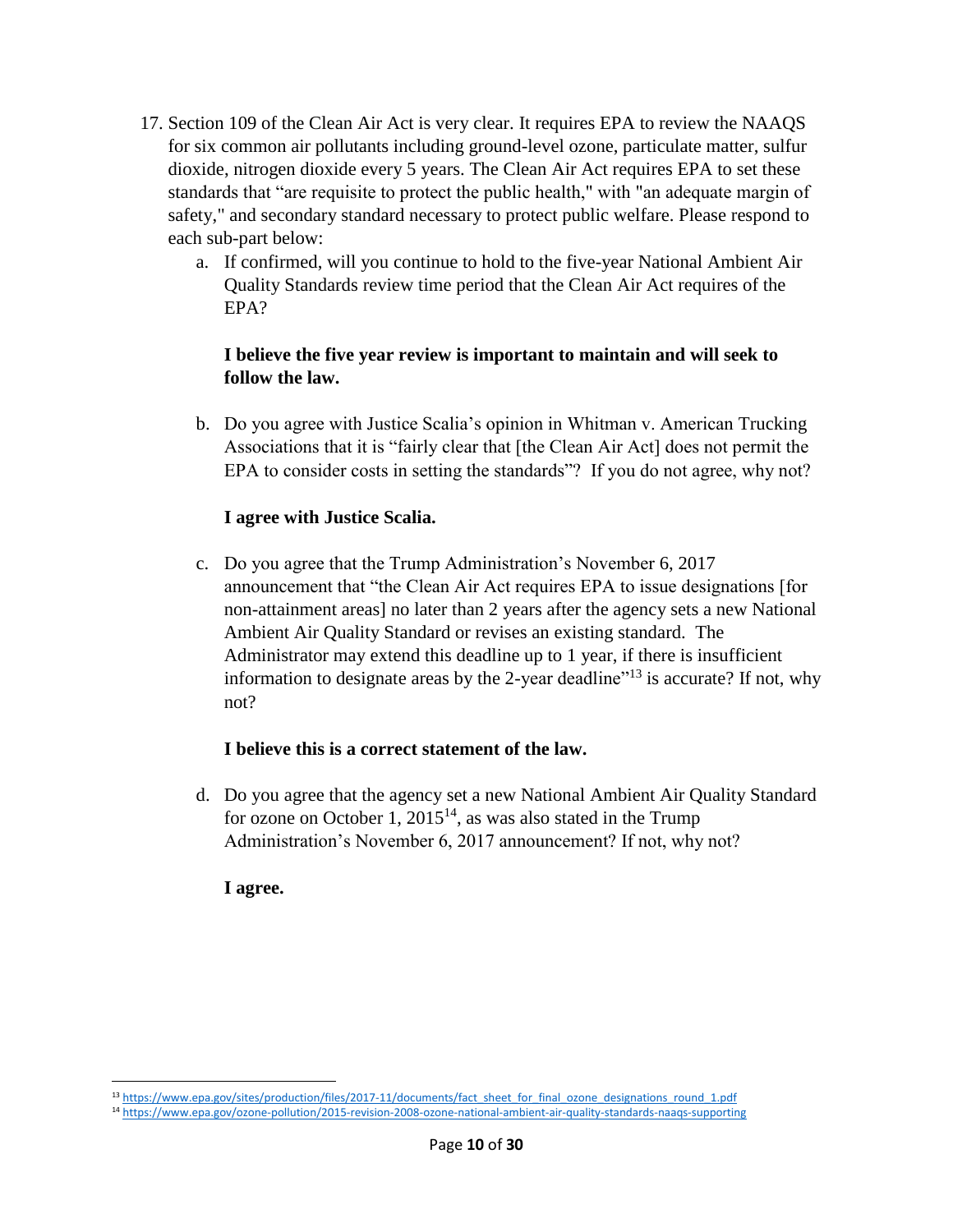e. Do you agree that the November 6, 2017 announcement by the Trump Administration stated that "EPA is not extending the time provided under section 107 of the Clean Air Act [to designate non-attainment areas] but is not yet prepared to issue designations"?

### **I am not familiar with the specifics of the November 6, 2017, announcement.**

f. Do you agree that the Trump Administration has failed to comply with the Clean Air Act by failing to designate ozone non-attainment areas by October 1, 2017 while also choosing not to extend the deadline for such designations to be made?

### **I believe it is important to meet all statutory deadlines.**

g. If confirmed, will you commit to not further delay the implementation of the 2015 ozone NAAQS? If not, why not?

### **I believe it is important to meet all statutory deadlines.**

18. Do you agree with President Trump's decision to withdraw the United States from the International Paris Climate Accord? If so, please explain.

#### **I do agree with the President's decision.**

19. In part of his justifications for withdrawing from the Paris Climate Agreement, President Trump stated the Paris Accord could, "cost America as much as 2.7 million lost jobs by 2025 according to the National Economic Research Associates (NERA)."<sup>15</sup> This economic statistic and others linked to the NERA study were also distributed in White House materials as reasons the President was deciding to withdraw from the Paris Accord. Soon after the President's speech, NERA stated, "In a set of talking points distributed by the White House in conjunction with its announcement of the US withdrawal from the Paris Agreement, the Trump Administration selectively used results from a NERA Economic Consulting study, "Impacts of Greenhouse Gas Regulations on the Industrial Sector." ... Use of results from this analysis as estimates of the impact of the Paris Agreement alone mischaracterizes the purpose of NERA's analysis, which was to explore the challenges of achieving reductions from US industrial sectors over a longer term. Selective use of results from a single implementation scenario and a single year compounds the mischaracterization."<sup>16</sup>

 $\overline{a}$ <sup>15</sup> <https://www.whitehouse.gov/the-press-office/2017/06/01/statement-president-trump-paris-climate-accord>

<sup>16</sup> <http://www.nera.com/news-events/press-releases/2017/nera-economic-consultings-study-of-us-emissions-reduction-polici.html>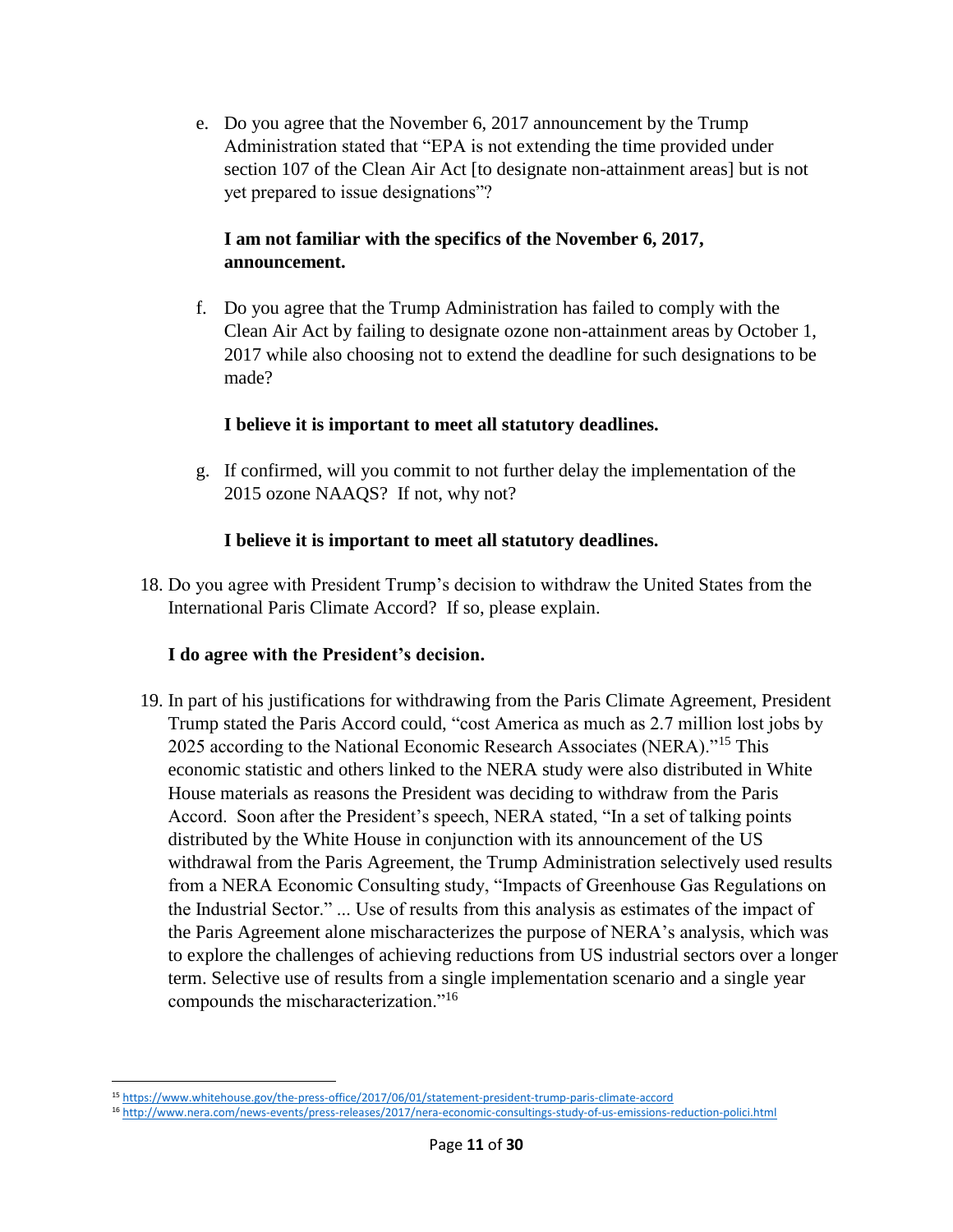a. In light of the NERA statement, do you think the President misspoke when he wrongly cited information from the NERA study in his Paris speech? If not, why not?

## **I am not familiar with the specific citations to the NERA study.**

b. If confirmed, will you commit that you will not distort the NERA study – or any other economic study - to justify the U.S. withdrawing from the Paris Climate Accord or to justify the elimination or delay of climate policies?

# **My goal would be to not distort any scientific or economic analysis.**

c. After the President's Paris Climate Accord speech, MIT's Joint Program on the Science and Policy of Global Change issued a statement stating the President's characterization of their analysis of the Paris Accord to be misleading.<sup>17</sup> If confirmed, will you commit that you will not distort the climate science studies to justify the U.S. withdrawing from the Paris Climate Accord or to justify the elimination or delay of climate policies?

# **My goal would be to not distort any scientific or economic analysis.**

20. As you may know, American Indians and Alaska Natives share a unique relationship with the federal government. As part of that relationship, the federal government has a duty to perform meaningful consultation with Indian Tribes and Alaska Native villages regarding issues that affect tribal communities and tribal members. Do you commit to engage in essential and honest consultation with tribes and tribal governments?

# **Absolutely, I worked closely with several Oklahoma tribes during my tenure in the Senate and look forward to enhancing and expanding these important relationships, if confirmed.**

21. An article<sup>18</sup> about the President's decision to leave the Paris Climate Agreement in Inside Climate News stated that "Other hardliners include Murray Energy's chief executive Robert Murray and his coal company's lobbyist, Andrew Wheeler, who helped enlist Pruitt to talk to the National Mining Association before it joined the rejection lobby." Is this excerpt accurate? If so, please describe the manner in which you helped "enlist Pruitt to talk to the National Mining Association" and provide any documents you prepared or received that are related to this effort. If not, please describe the inaccuracies.

 $\overline{a}$ <sup>17</sup> <http://news.mit.edu/2017/mit-issues-statement-research-paris-agreement-0602>

<sup>18</sup> [https://insideclimatenews.org/news/05052017/paris-agreement-climate-change-donald-trump-jared-kushner-steve-bannon-clean-power](https://insideclimatenews.org/news/05052017/paris-agreement-climate-change-donald-trump-jared-kushner-steve-bannon-clean-power-plan)[plan](https://insideclimatenews.org/news/05052017/paris-agreement-climate-change-donald-trump-jared-kushner-steve-bannon-clean-power-plan)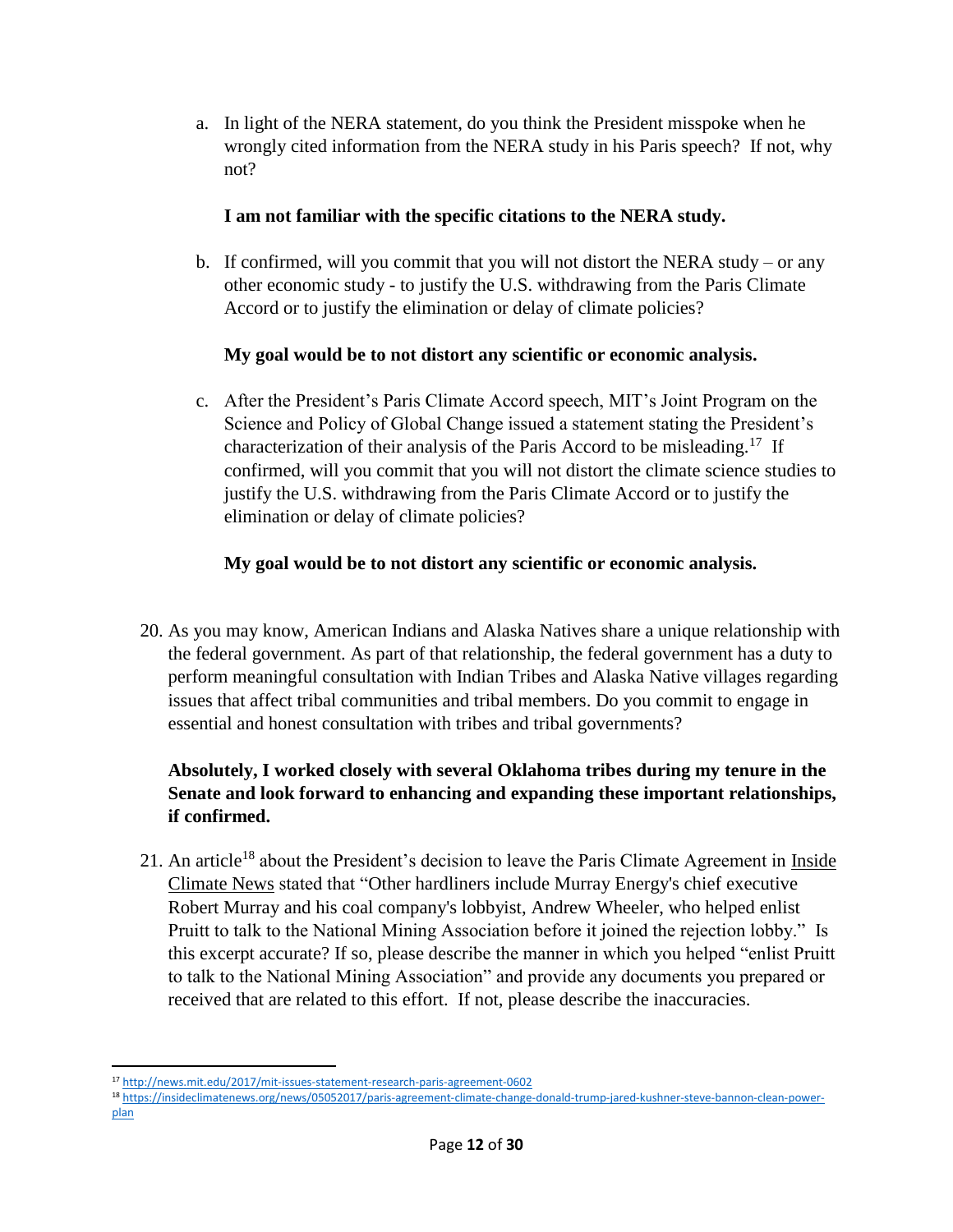## **I do not recall any role in enlisting Administrator Pruitt to speak at NMA.**

- 22. Please provide me with a copy of the following presentations that are listed in the materials you sent the Committee: **Attached are the available presentations as noted.**
	- a. How to Conduct Congressional Oversight (2017) **[a copy of handouts used]**
	- b. Preparing for the New Administration (2017) **[no materials available]**
	- c. The Air Up There: Developments and Opportunities for Clean Air, Coal, Energy and Climate (2016) **[no materials available, agenda attached]**
	- d. Preparing for the Change in Administration (2016) **[a copy of handouts used]**
	- e. Focusing on What Really Should be Debated: The Cases of Boiler MACT, Utility MACT and CSPAR (2012) **[copy of Powerpoint attached]**
	- f. The Waxman-Markey American Clean Energy and Security Act: Cap-and-Trade (2009) **[copy of Powerpoint attached]**
- 23. Earlier this year, the fiscal year 2018 budget proposal<sup>19</sup> submitted to Congress sought to eliminate the \$20 million in funding the EPA provides for the Justice Department's Environment and Natural Resources Division. EPA has historically provided about 27 percent of that office's budget. Do you support such a reduction in funding? Please provide your reasoning and any information you have supporting your answer.

# **If confirmed, I will implement the appropriations levels provided by Congress.**

24. Since 1987, how much funding has been provided to ENRD by EPA? How much money has DOJ secured through fines, penalties, and commitments to remediate contamination and pollution during this same time period?

# **I am unfamiliar with and do not have access to this type of information at this time.**

25. In September, the EPA Inspector General issued a report titled "EPA's Distribution of Superfund Human Resources Does Not Support Current Regional Workload." It concluded, among other things, that one of the impediments to progress in cleaning up Superfund sites is lack of adequate EPA staff. Do you agree with and accept the conclusions of the IG in this regard? If not, why not?

**I am unfamiliar with the IG report and any responses by the Agency. I do believe it is important to provide adequate resources to the Superfund program in order to speed up the current pace of cleanups. If confirmed, I will implement the appropriations levels provided by Congress.**

l <sup>19</sup> <https://www.documentcloud.org/documents/4061910-EPA-Superfund-reimbursements-to-DOJ-documents.html#document/p7/a378119>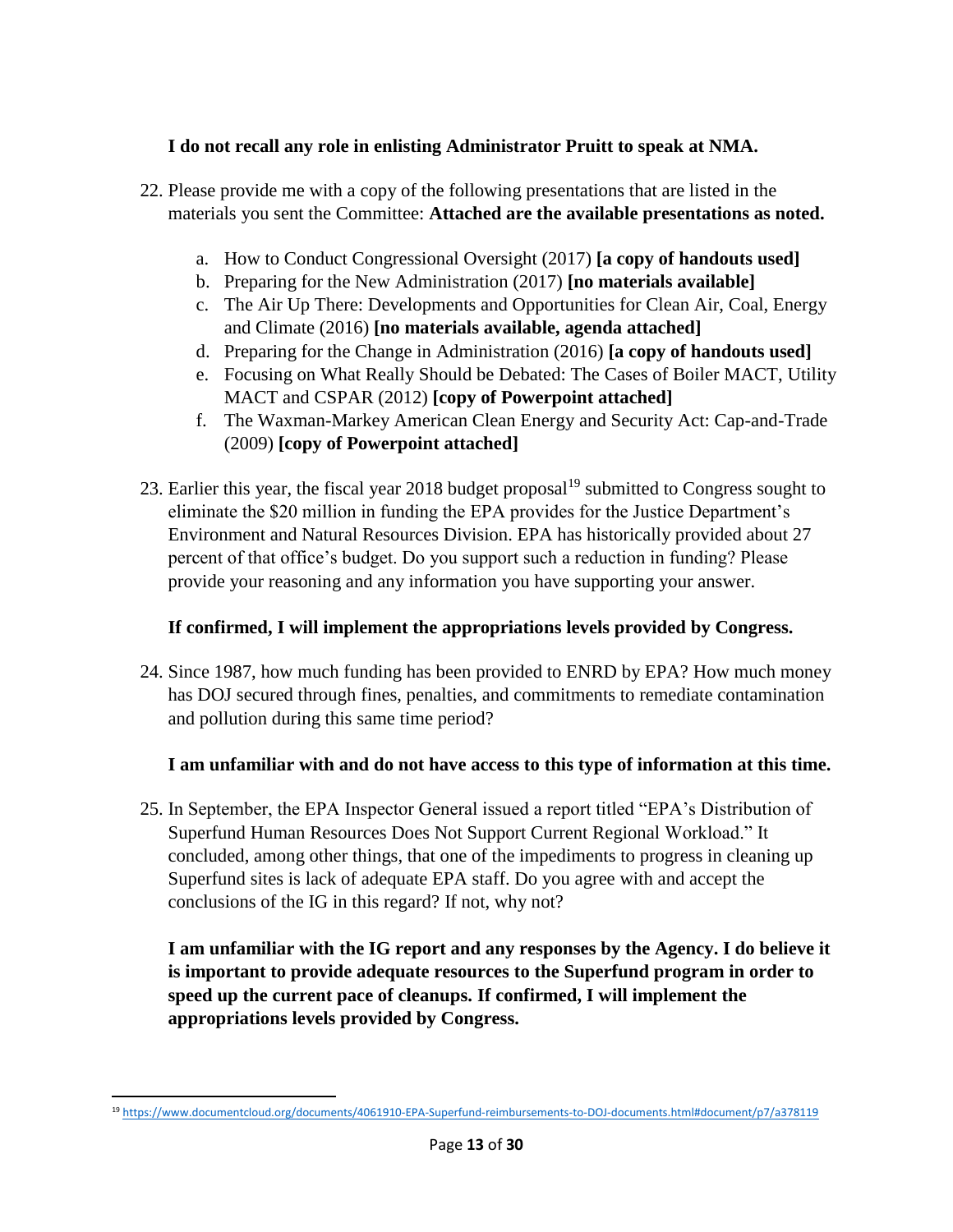- 26. The Administration's budget request proposes to reduce the size of EPA's workforce by approximately 3000 Full Time Employees (FTEs) in FY 2018, including just under 600 FTEs in the Superfund program. Administrator Pruitt has stated that he would like to greatly accelerate the cleanup of hazardous waste sites, in particular Superfund sites. Do you believe that reducing the Superfund workforce by 23 percent will accelerate or reduce the pace of cleanups at Superfund sites across the country? **If confirmed, I will implement the appropriations levels provided by Congress. However, I do believe that programs can always be made more effective and efficient.**
- 27. This country just suffered three unusually intense hurricanes in quick succession including one in your home state of Texas and one that has left the majority of Puerto Rico without electricity and water for weeks. Over 137 wildfires have raged in the West, costing hundreds of billions of dollars in damages and dozens of lost lives. Two weeks ago, the Trump White House released a final (i.e., not draft, as was inaccurately asserted at the hearing) report<sup>20</sup> that concluded that, quote, "it is extremely likely that human activities, especially emissions of greenhouse gases, are the dominant cause of the observed warming since the mid-20th century." The report also documented increases in sea levels, heatwaves, wildfires, and flooding, and said that, quote, "Changes in the characteristics of extreme events are particularly important for human safety."
	- a. Do you accept the evidence that carbon dioxide pollution is causing the earth to warm, that human activity is responsible for that warming, and that with increased warming comes an increased frequency and intensity of extreme flooding, hurricanes and wildfires? If not, please fully document the basis for such rejection.

## **Although I am not from Texas as the question states, I do believe that the climate is changing and that humans have an impact on the climate.**

b. Do you agree with the report's conclusion that "it is extremely likely that human activities, especially emissions of greenhouse gases, are the dominant cause of the observed warming since the mid-20th century?" If not, please fully document the basis for your disagreement.

## **I do believe that the climate is changing and that humans have an impact on the climate.**

l <sup>20</sup> <https://science2017.globalchange.gov/>